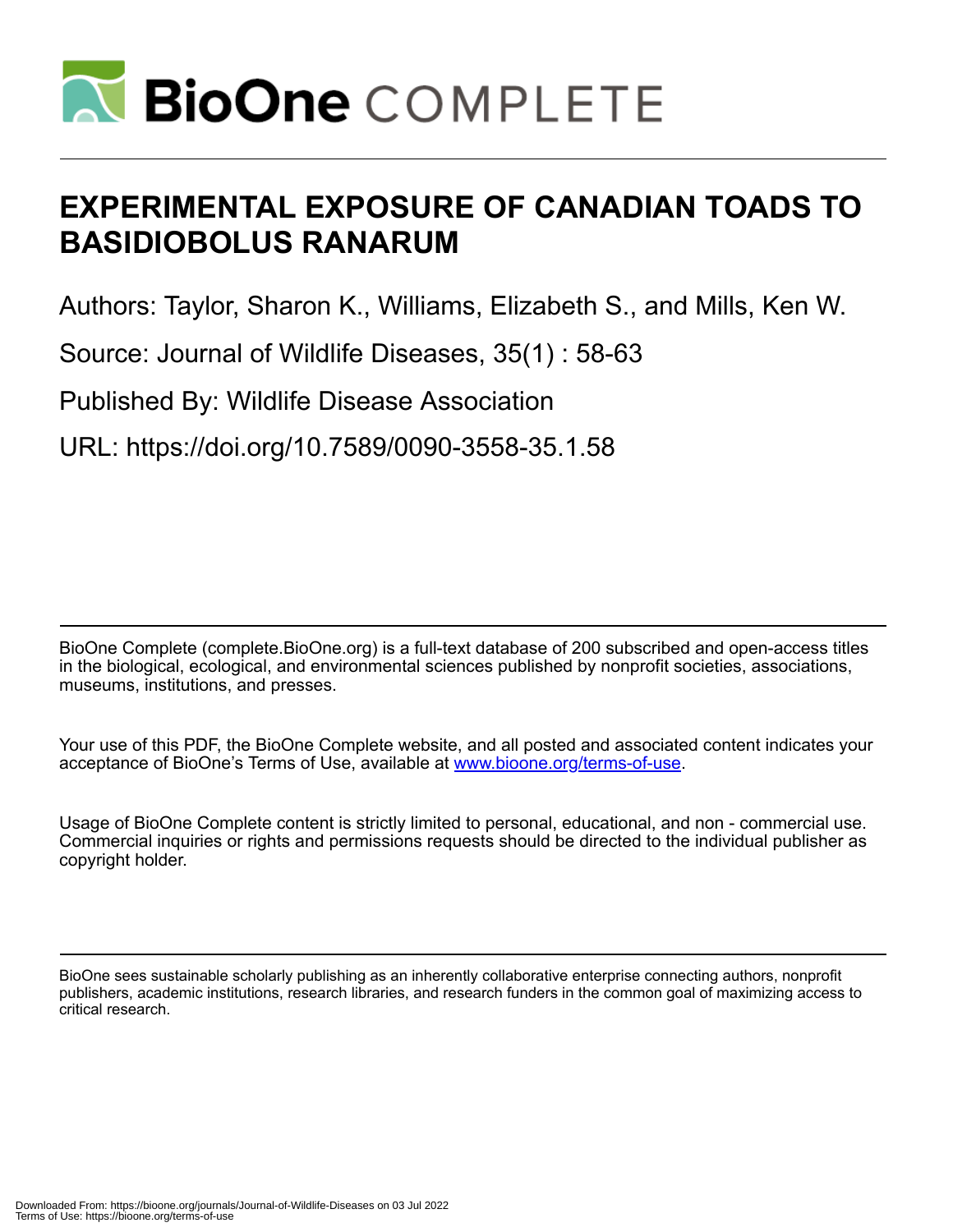# **EXPERIMENTAL EXPOSURE OF CANADIAN TOADS TO BASIDIOBOLUS RANARUM**

**Sharon K. Taylor,**1,2,3 **Elizabeth S. Williams,**<sup>1</sup> **and Ken W. Mills**<sup>1</sup>

<sup>1</sup> Department of Veterinary Sciences, University of Wyoming, 1174 Snowy Range Road, Laramie, Wyoming 82070, USA.

<sup>2</sup> Current address: Florida Game and Fresh Water Fish Commission, 566 Commercial Boulevard, Naples,

Florida 34104, USA.

<sup>3</sup> Corresponding author (email: staylor@wrl.gfc.state.fl.us)

ABSTRACT: Experimental transmission of the fungus *Basidiobolus ranarum* was induced in two treatment groups of Canadian toads (*Bufo hemiophrys*) and caused a fatal mycotic dermatitis. Seven of 10 (70%) toads that had their ventral skin mildly abraded and exposed to *B. ranarum* developed hyperemia, and sloughing of their ventral skin and died. Toads with abraded ventral skin or exposure to infected skin also were affected statistically at a higher rate than those with abraded skin and exposure to pure cultures of *B. ranarum* innoculated into their water source. Of toads showing clinical disease, *B. ranarum* was identified by both impression smears and histology in all cases, but not from toads that appeared clinically healthy. The organism was cultured from 5 of 7 (71%) toads with clinical disease but not from any toad that appeared clinically healthy (*n* 5 28). This study documents methods of experimental transmission of *B. ranarum,* an organism responsible for causing a mycotic dermatitis that is fatal to toads.

*Key words:* Amphibian, *Basidiobolus ranarum, Bufo hemiophrys,* Canadian toad, mortality, mycotic dermatitis, redleg.

#### **INTRODUCTION**

A naturally occurring, fatal mycotic dermatitis was diagnosed in 104 free-ranging and captive endangered Wyoming toads (*Bufo baxteri*) (Taylor et al., 1995). This condition was found to be the primary cause of mortality in this declining amphibian population. It also was found to be the cause of mortality in 21 captive Canadian toads (*B. hemiophrys*) and two captive leopard frogs (*Rana pipiens*), from unrelated populations (Taylor et al., 1999; S. K. Taylor and E. S. Williams, unpubl. data). Affected toads displayed hyperemia and sloughing of the ventral epidermis and these clinical signs progressively worsened until death occurred, usually within 5 days. The leopard frogs displayed hyperemia of ventral abdominal skin but no sloughing. This condition was always fatal. *Basidiobolus ranarum* was found in these animals on impression smears and histological sections of ventral skin, and was isolated from ventral skin. Thus, *B. ranarum*-associated mycotic dermatitis was the primary cause of mortality of the endangered Wyoming toad. This condition resembles the disease called redleg in amphibians caused by the

bacterium *A. hydrophila* (Taylor et al., 1999).

*B. ranarum,* a widespread saprophytic fungus, is a member of the order Entomophthorales and has caused disease in humans (Davis et al., 1994; Drechsler, 1952, 1964; Coremans-Pelseneer, 1973). When cultured it is easily identified based on its distinctive ''beaked'' zygospores and *Streptomyces*-like odor (Drechsler, 1958, 1964). This organism was first isolated from healthy frog intestines and has since been cultured from feces and the intestinal lining of many species of amphibians (Drechsler, 1956; Robinow, 1963; Hutchinson and Nickerson, 1970; Nickerson and Hutchinson, 1971; Tills, 1974; Gugnani and Okafor, 1980; Okafor et al., 1984; Zahari et al., 1990).

Groff et al. (1991) reported the first epizootic of *B. ranarum* causing disease in amphibians; a fatal mycotic dermatitis in captive post-metamorphic dwarf African clawed frogs (*Hymenochirus curtipes*) affected 10,000 animals and resulted in almost 100% morbidity and mortality. These authors showed that transmission to healthy frogs occurred only from contact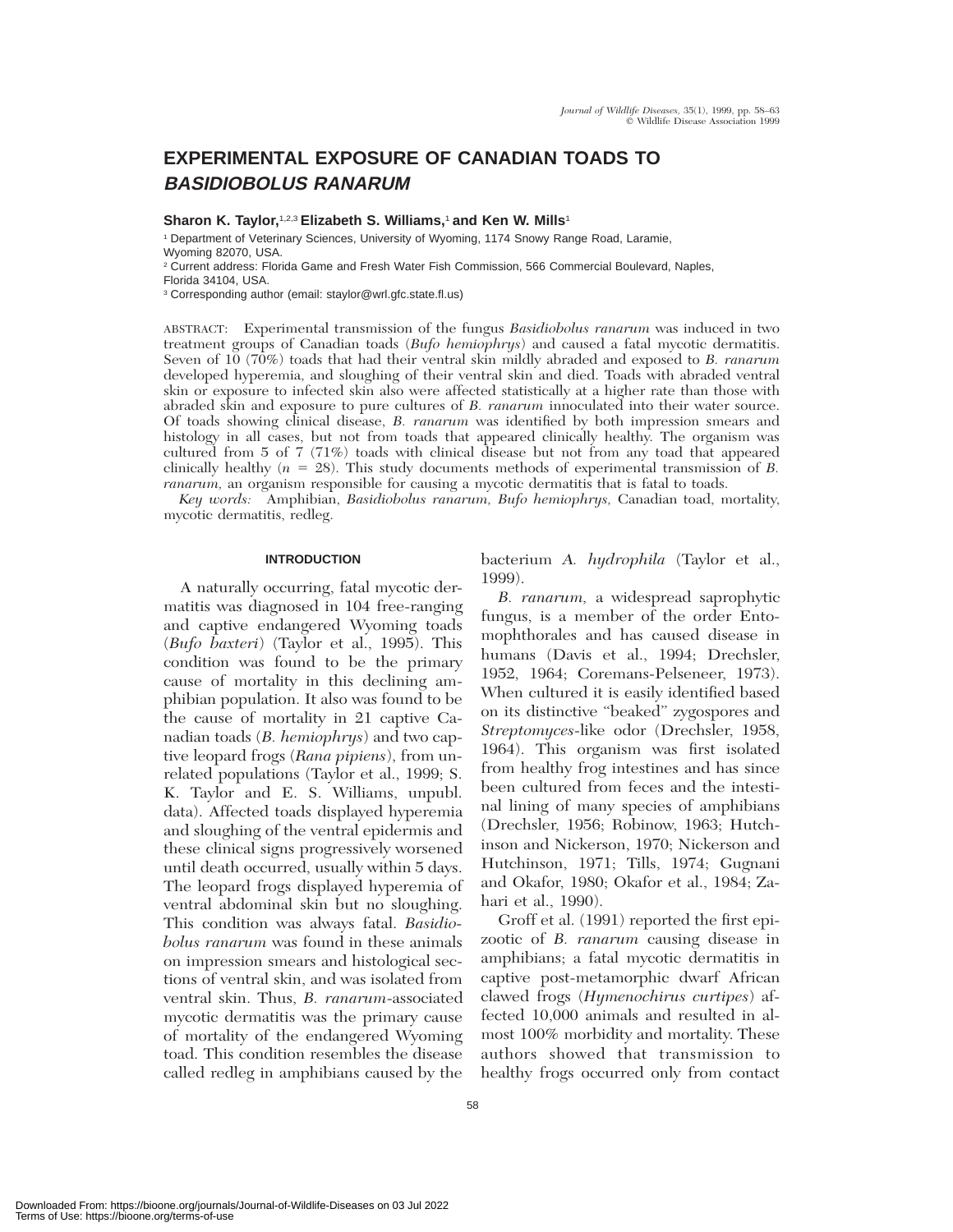| Group and treatment                                                   | Number with clinical<br>disease <sup>a</sup> and death/<br>number in group | Presence of<br>B. ranarum on<br>impression smear | Presence of<br>B. ranarum in<br>skin by histology | B. ranarum<br>isolated<br>from skin |
|-----------------------------------------------------------------------|----------------------------------------------------------------------------|--------------------------------------------------|---------------------------------------------------|-------------------------------------|
| Group 1                                                               | 0/5                                                                        | $\theta$                                         | $\theta$                                          | $\theta$                            |
| Skin abraded                                                          |                                                                            |                                                  |                                                   |                                     |
| Group 2                                                               | 0/5                                                                        | $\theta$                                         | $\theta$                                          | $\theta$                            |
| Skin abraded,<br>exposed to noninfected skin                          |                                                                            |                                                  |                                                   |                                     |
| Group 3                                                               | $5/5(100\%)$                                                               | $\overline{5}$                                   | $\overline{5}$                                    | 3                                   |
| Skin abraded,<br>exposed to B. ranarum<br>infected skin               |                                                                            |                                                  |                                                   |                                     |
| Group 4                                                               | $2/5(40\%)$                                                                | $\mathfrak{2}$                                   | $\mathbf{2}$                                      | $\overline{2}$                      |
| Skin abraded<br>exposure to $B.$ ranarum<br>inoculated water          |                                                                            |                                                  |                                                   |                                     |
| Group 5                                                               | 0/5                                                                        | $\overline{0}$                                   | $\theta$                                          | $\theta$                            |
| Skin not abraded,<br>exposed to noninfected skin                      |                                                                            |                                                  |                                                   |                                     |
| Group 6                                                               | 0/5                                                                        | $\theta$                                         | $\theta$                                          | $\theta$                            |
| Skin not abraded,<br>exposed to B. ranarum<br>infected skin           |                                                                            |                                                  |                                                   |                                     |
| Group 7                                                               | 0/5                                                                        | $\theta$                                         | $\theta$                                          | $\Omega$                            |
| Skin not abraded.<br>exposed to <i>B. ranarum</i><br>inoculated water |                                                                            |                                                  |                                                   |                                     |

TABLE 1. Results of experimental exposure of Canadian toads to *Basidiobolus ranarum.*

<sup>a</sup> Clinically displayed hyperemia and sloughing of ventral skin.

with infected moribund animals, but not after exposure to fungal broth culture suspension. Our study was undertaken (1) to determine if *B. ranarum* was a pathogen to toads, (2) to examine factors that influence the development of disease, and (3) to determine if Canadian toads could serve as a model to study the disease pathogenesis that was occurring in the endangered Wyoming toad.

## **METHODS AND MATERIALS**

Male Canadian toads estimated to be  $\geq 2$ -yrold were obtained from a wild population in northeastern North Dakota (USA;  $47^{\circ}56'$ N, 97°4'W). Toads were acclimated to the captive facility (Wyoming State Veterinary Laboratory, Laramie, Wyoming, USA) for 2 wk prior to the start of this project. They were examined for physical condition and any toads demonstrating signs of disease or anorexia were excluded from subsequent experimentation.

Toads were housed individually in glass terrariums with screen lids for ventilation. The terrarium substrate was peat moss which was initially autoclaved for 15 min at 121 C to sterilize it. Water was provided in glass bowls that were large enough for toads to immerse themselves. Bowls were cleaned and refilled with water every other day. Live crickets, obtained from a commercial vendor (Top Hat Cricket Farm, Kalamazoo, Michigan, USA) were provided free-choice to the toads three times a week. Crickets were housed in glass terrariums with screen lids and fed free-choice commercial rat chow (Purina, St. Louis, Missouri, USA). Each cricket tank contained a water dish and egg crates for shelter. The toad and cricket room was on a 12 hr light/12 hr dark cycle of 15 watt full spectrum above one end of the tank. The room temperature was between 20 to 22 C and humidity was approximately 40%. Disposable latex gloves were worn when handling toads and were changed between groups.

Toads were randomly assigned to one of seven treatment groups which each consisted of five toads (Table 1). Group 1 toads had their ventral abdominal skin gently abraded with fine grade sand paper (220 grit, 3M, St. Paul Minnesota, USA) three times. This was done to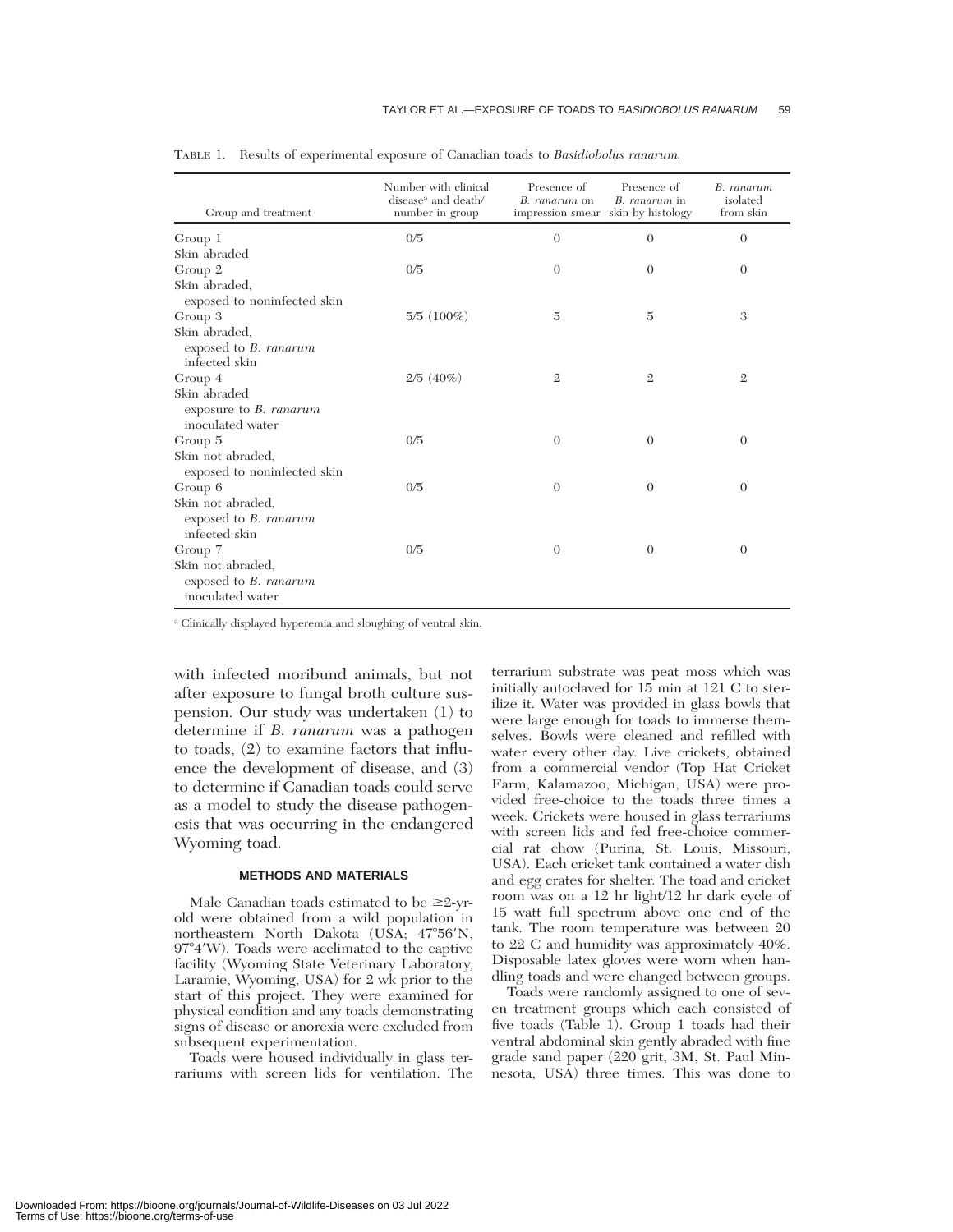mimic potential substrate-induced abrasions that toads may receive under natural conditions. No other treatment was provided. Group 2 toads were abraded as above and then had a 1 cm2 piece of grossly normal and uninfected ventral skin from a Wyoming toad that did not die of *B. ranarum* infection applied to the ventral skin on the outer outside edges with surgical glue (Nexaband, Veterinary Products Laboratories, Phoenix, Arizona, USA). Skin of group 3 toads was abraded and 1 cm<sup>2</sup> piece of ventral skin taken from a Wyoming toad that died of *B. ranarum* applied to its ventral skin as above. Skin of group 4 toads was abraded and 0.5 gm of cultured *B. ranarum* from Sabouraud agar slants (Rippon, 1982) was inoculated into 250 ml of water in the water bowls and allowed to remain for 96 hr; Group 5 toads had a 1 cm2 piece of grossly normal ventral skin from a Wyoming toad that did not die of *B. ranarum* applied to their ventral skin with surgical glue. Group 6 toads had a 1 cm<sup>2</sup> piece of ventral skin from a Wyoming toad that died of *B. ranarum* infection applied to their ventral skin with surgical glue. Toads of group 7 had 0.5 gm of cultured *B. ranarum* inoculated into 250 ml of water in the water bowls where it remained for 96 hr. Adjacent sections of Wyoming toad skin were cultured to ensure presence and absence of *B. ranarum.*

Toads were visually checked each day and any signs of clinical disease were recorded. Thirty days after exposure survivors were euthanized in tricaine methane sulfonate (MS222, Sandoz Ltd., Basle, Switzerland). Toads were examined for gross lesions. Impression smears of ventral skin were air dried, heat fixed, stained by Periodic-acid Schiff (PAS) (Rippon, 1992) and examined by light microscopy. Sections of ventral abdominal skin and digits were fixed in 10% buffered formalin, embedded in paraffin, sectioned at  $5$  to  $7 \mu m$ , and stained with hematoxylin and eosin and Periodic-acid Schiff. Tissues were evaluated by light microscopy for the presence of fungi (Groff et al., 1991; Taylor et al., 1999).

Fungal cultures were conducted by placing sections of ventral abdominal skin and digits on Sabouraud agar slants and incubating them at room temperature (22 C) for 1 mo. Isolates were stained with lactophenol cotton blue and identified microscopically by morphology (Rippon, 1982). Bacterial cultures were taken using swabs of ventral abdominal skin, subcutaneous fluid, and liver were collected and placed in modified Stuart's bacterial transport medium (S/P Brand Culturette Systems, Baxter Diagnostics, Deerfield, Illinois, USA). These were plated onto Columbia agar with 5% sheep blood (Acumedia Manufacturing, Inc., Balti-

more, Maryland, USA). The plates were incubated at 35 C in atmospheric air for 96 hr. Each day plates were examined for bacterial growth. Isolates were identified using Biolog panels (Biolog, Inc., Hayward, California, USA) which uses carbon utilization for bacterial identification.

Data were analyzed by Fisher's exact probability tests (Minitab, State College Pennsylvania, USA) to determine if there were differences between treatment groups based on presence or absence of clinical disease (ventral skin hyperemia and sloughing), presence or absence of death, presence or absence of *B. ranarum* on impression smear, presence or absence of *B. ranarum* on histology, and presence or absence of *B. ranarum* on culture. The value of alpha was established at  $P \leq 0.05$ .

#### **RESULTS**

Table 1 shows that toads in group 3 with abraded ventral skin and exposed to *B. ranarum* infected skin were affected at a higher rate of 5 of 5 (100%) than toads in groups 1, 2, 5, 6 or 7 in which none were affected  $(P < 0.002)$ . Group 3 toads were affected at a higher rate than group 4 toads of 2 of 5 (40%) affected which had abraded skin and were exposed to inoculated water  $(P < 0.038)$ . Statistical differences were not found when results from group 4 toads were compared to those of groups 1, 2, 5, 6, or 7 ( $P < 0.114$ ).

Overall, seven of 20 (35%) Canadian toads exposed to *B. ranarum* infected skin or inoculated water developed clinical disease and died; 15 unexposed toads remained healthy. Statistical difference was found here also  $(P < 0.010)$ . All affected toads developed ventral hyperemia and epidermal sloughing and died within 14 days of exposure.

*Basidiobolus ranarum* was identified from impression smears and through histologic examination in 7 of 7 (100%) toads that developed clinical signs and died, but not from 0 of 28 toads that remained clinically healthy  $(P < 0.000)$ . Histologically, sections of skin were characterized by the presence of numerous fungal spherules and occasional hyphae in the superficial layers of the epidermis without a significant inflammatory reaction. The fungal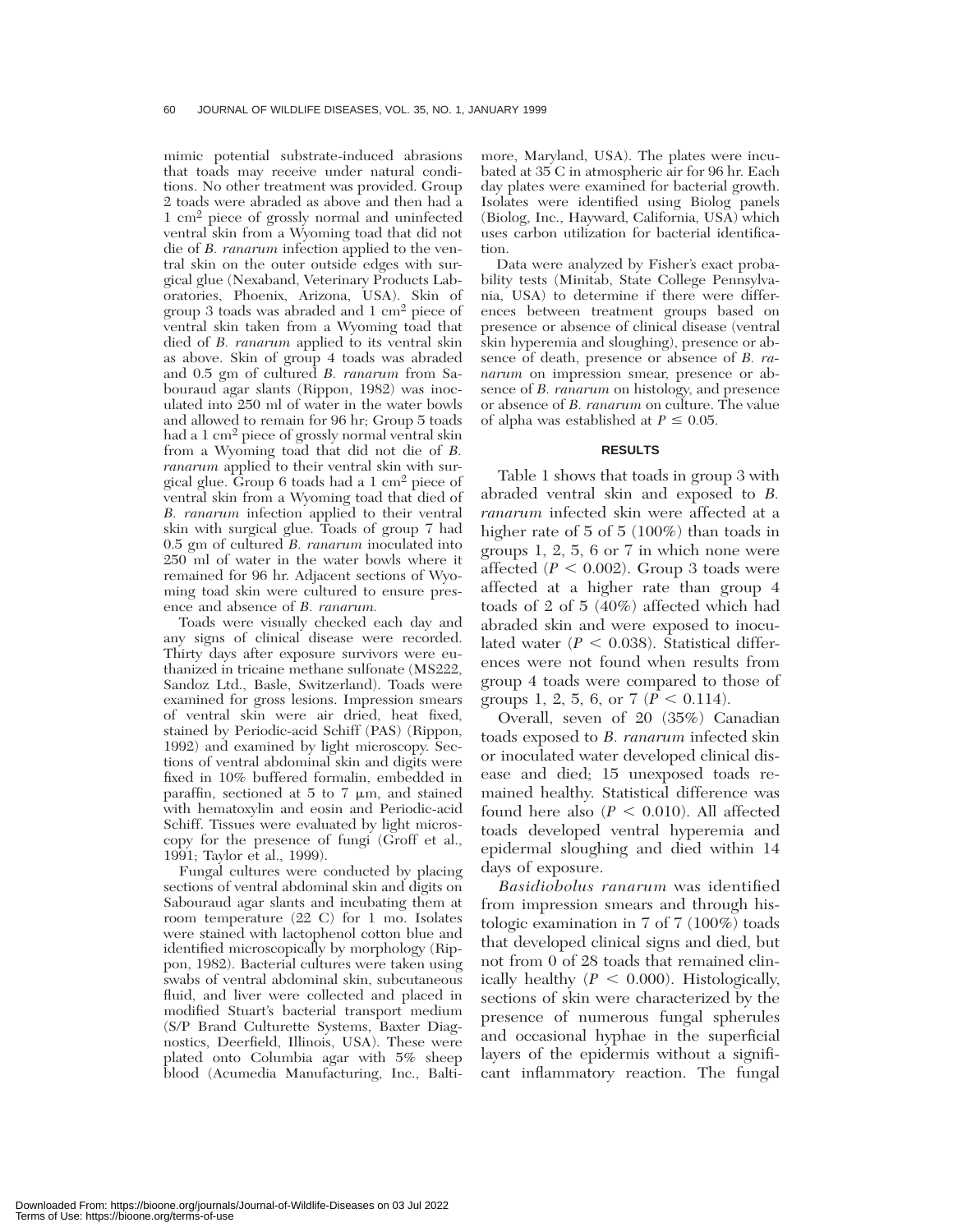spherules measured  $8.8 \times 7.4 \mu m$ . The skin of the toes contained this fungus which normally did not invade into the underlying dermis.

The organism cultured from 5 of 7 (71%) toads with clinical disease was morphologically consistent with *B. ranarum.* This organism was not collected from clinically healthy toads  $(0 \text{ of } 28)$   $(P < 0.000)$ . *Basidiobolus ranarum* was cultured from 3 (60%) of 5 of clinically diseased toads that had abraded skin and were exposed to infected skin and 2 (100%) of 2 of clinically diseased toads with abraded skin exposed through inoculated water. Fungus cultured from clinically healthy toads included *Aspergillus* spp., *Chrysosporium* sp., *Cladosporium* sp., *Fusarium* sp., *Mucor* sp., *Penicillium* sp., and *Rhizopus* sp.

Bacterial cultures from diseased toads revealed *Aeromonas hydrophila* (3/7), *Bacillus* sp. (4/7), *Enterobacter cloacae* (4/7), *Escherichia coli* (4/7), *Klebsiella ozaenae* (1/7), *Morganella morganii* (2/7), *Pleisomonas shigelloides* (2/7) *Proteus miribis* (3/ 7), *Proteus vulgaris* (3/7), *Pseudomonas aeruginosa* (4/7), *Pseudomonas fluorescens* (1/7), *Salmonella arizonae* (1/7), and *Serratia liquefaciens* (3/7). In addition, *A. hydrophila, Acintobacter johnsonii, Acinetobacter lwoffi, Alcaligenes faecalis, Aurobacterium saperdae, Bacillus spericus, Citrobacter freundii, E. cloacae, E. coli, Flavobacterium indolgenes, K. ozaenae, M. morganii, P. shigelloides, P. mirbilis, P. vulgaris, P. aeruginosa, Pseudomonas stutzeri, Psychromobacter immobils, S. liquefaciens, Staphylococcus capitis, Staphylococcus xylose, Streptococcus anginosus,* and *Vibrio mettchnikovii* were cultured in various combinations from healthy toads.

## **DISCUSSION**

To establish an etiological relationship between a microorganism and a disease, experimental evidence should fulfill Koch's postulates (Dorland, 1985). This entails that (1) the microorganism be observed in the diseased animal, (2) it must be isolated from this animal, (3) the isolate when inoculated into a susceptible animal must reproduce the disease, and (4) the microorganism must be observed in, and recovered from, the experimentally diseased animal. We experimentally reproduced mycotic dermatitis caused by *B. ranarum* and isolated the organism from affected toads. However, in our study, it was necessary to abrade the ventral skin for the fungus to cause infection. We believe that the Canadian toad was a reasonable surrogate for the Wyoming toad because of the very close taxonomic relationship between these species (U.S. Fish and Wildlife Service, 1991; Withers, 1992).

Groff et al. (1991) were not able to experimentally reproduce mycotic dermatitis in dwarf African clawed frogs using pure cultures of *B. ranarum.* They exposed the animals to a 1 ml hay infusion of broth culture suspension for 15 min in 11 of water; however, these frogs did not have their skin abraded. The toads in our study had their ventral skin mildly abraded and were exposed to the cultured organism in their water bowls for 96 hr and two of five toads became infected.

Mycotic infections in mammalian species manifest almost exclusively in individuals which have undergone physical stress, injury, and/or immunosuppression (Rippon, 1982; Koneman and Roberts, 1985, Roberts, 1986; Ajello, 1988). Amphibians frequently inhabit the moist soils of the aquatic-terrestrial interface in which a diversity of potentially pathogenic fungi thrive, however, there are relatively few reports of amphibian mycoses (Reichenbach-Klinke and Elkan, 1965). Hibernation and seasonal changes are also known to alter the amphibian immune system (Cooper et al., 1992; Zapata et al., 1992). While there has been little research to evaluate potential predisposing factors, most amphibian mycoses also are believed to occur in compromised individuals (Anver and Pond, 1984; Blaustein et al., 1994). This study demonstrated that if the natural protective skin barriers are disrupted, a predisposing factor, Canadian toads may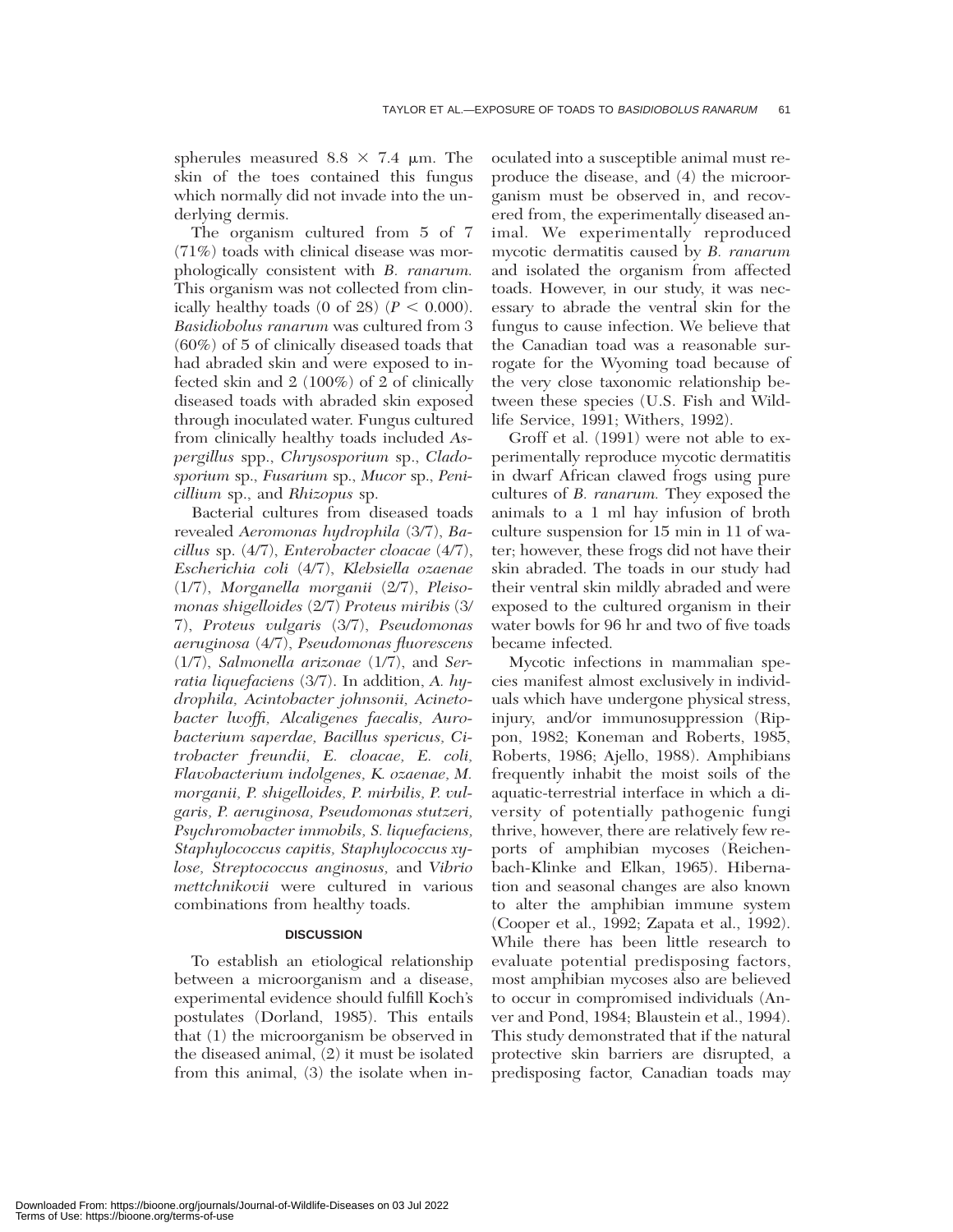be highly susceptible to *B. ranarum* infection. Absence of clinical disease in toads with intact skin suggests that they are relatively resistant to *B. ranarum* under normal conditions.

In addition to histologic identification of characteristic *B. ranarum* lesions, *B. ranarum* was isolated from postmortem mycologic cultures of most affected toads. Isolation of the organism can be affected by contaminants that grow at a rate faster than the pathogen (Rippon, 1982). This may explain why the organism was not isolated in all clinical cases. *Basidiobolus ranarum* was not isolated from any clinically healthy toads. Impression smears of the ventral dermis proved to be an accurate noninvasive diagnostic tool and correlated directly with histology results. Further studies are needed to determine the sensitivity of this screening tool for early detection.

Normal bacterial flora has not been characterized for most amphibian species, and therefore it has been difficult to assess which bacteria may be pathogenic. In this study, in the toads that died of mycotic dermatitis with secondary septicemia there was no single consistently isolated bacterial species. *Aeromonas* spp. have frequently been reported to cause "red leg" in captive amphibians (Gibbs, 1963; Fowler, 1986; Nyman, 1986). However, *Aeromonas* spp. are common in aquatic environments (Hazen et al., 1978; Palumbo, 1993). Of the other species of bacteria isolated from the Canadian toads, several are known to be amphibian pathogens. *Pseudomonas* spp. has been experimentally shown to induce mortality at suboptimal environmental conditions in *R. pipiens* (Brodkin et al., 1992). *Staphylococcus* sp. and *Citrobacter* sp. also have been associated with ''red leg'' in *R. pipiens,* however, *A. hydrophila* has always been present in combination with these other bacteria (Gibbs, 1963). *Flavobacterium* sp. has been reported to cause septicemia with subcutaneous edema in *R. pipiens* (Olson et al., 1992). *Acinetobacter* sp., *Pleisomonas* sp., *Bacillus*

sp., *Enterobacter* sp., *Escherichia* sp., *Klebsiella* sp., *Proteus* spp., *Serratia* sp., *Staphylococcus,* spp. and *Streptococcus* sp. have all been isolated from the intestine of healthy *Rana catesbeiana* (Carr et al., 1976).

#### **ACKNOWLEDGMENTS**

We thank A. C. Peir, A. Boerger-Fields, V. Welch, H. Edwards, J. Russell and S. Pistono for technical expertise. This project was supported by the United States Fish and Wildlife Service, the Wyoming Game and Fish Department, and the Department of Veterinary Sciences, University of Wyoming.

#### **LITERATURE CITED**

- AJELLO, L. 1988. Zygomycosis. *In* Laboratory diagnosis of infectious diseases—principles and practice, A. Balows, W. J. Hausler and E. H. Lennette (eds.). Springer-Verlag, New York, New York, pp. 715–722.
- ANVER, M. R., AND C. L. POND. 1984. Biology and diseases of amphibians. *In* Laboratory animal medicine, J. G. Fox, B. J. Cohen, and F. M. Loew (eds.). Academic Press Inc., Orlando, Florida, pp. 427–447.
- BLAUSTEIN, A. R., D. G. HOKIT, R. K. O'HARA, AND R. A. HOLT. 1994. Pathogenic fungus contributes to amphibian losses in the pacific northwest. Biological Conservation 67: 251–254.
- BRODKIN, M. A., M. P. SIMON, A. M. DESANTIS, AND K. J. BOYER. 1992. Responses of *Rana pipiens* to graded doses of the bacterium *Pseudomonas aeruginosa.* Journal of Herpetology 26: 490–495.
- CARR, A. H., R. L. AMBORSKI, D. D. CULLEY, AND G. F. AMORSKI. 1976. Aerobic bacteria in the intestinal tract of bullfrogs (*Rana catesbeiana*) maintained at low temperatures. Herpetologica 32: 239–244.
- COOPER, E. L., R. K. WRIGHT, A. E. KLEMPAU, AND C. T. SMITH. 1992. Hibernation alters the frog's immune system. Cryobiology 29: 616–631.
- COREMANS-PELSENEER, J. 1973. Isolation of *Basidiobolus meristosporus* from natural sources. Mycopathologia et Mycologia applicata 49: 173– 176.
- DAVIS, S. R., D. H. ELLIS, P. GOLDWATER, S. DIM-ITRIOU, AND R. BYARD. 1994. First human culture-proven Australian case of entomophthoromycosis caused by *Basidiobolus ranarum.* Journal of Medical and Veterinary Mycology 31: 225– 230.
- DORLAND, W. E. 1985. Dorland's illustrated medical dictionary. W. B. Saunders Company, Philadelphia, Pennsylvania, pp. 1058.
- DRECHSLER, C. 1952. Widespread distribution of *Delacroixia coronata* and other saprophytic ento-